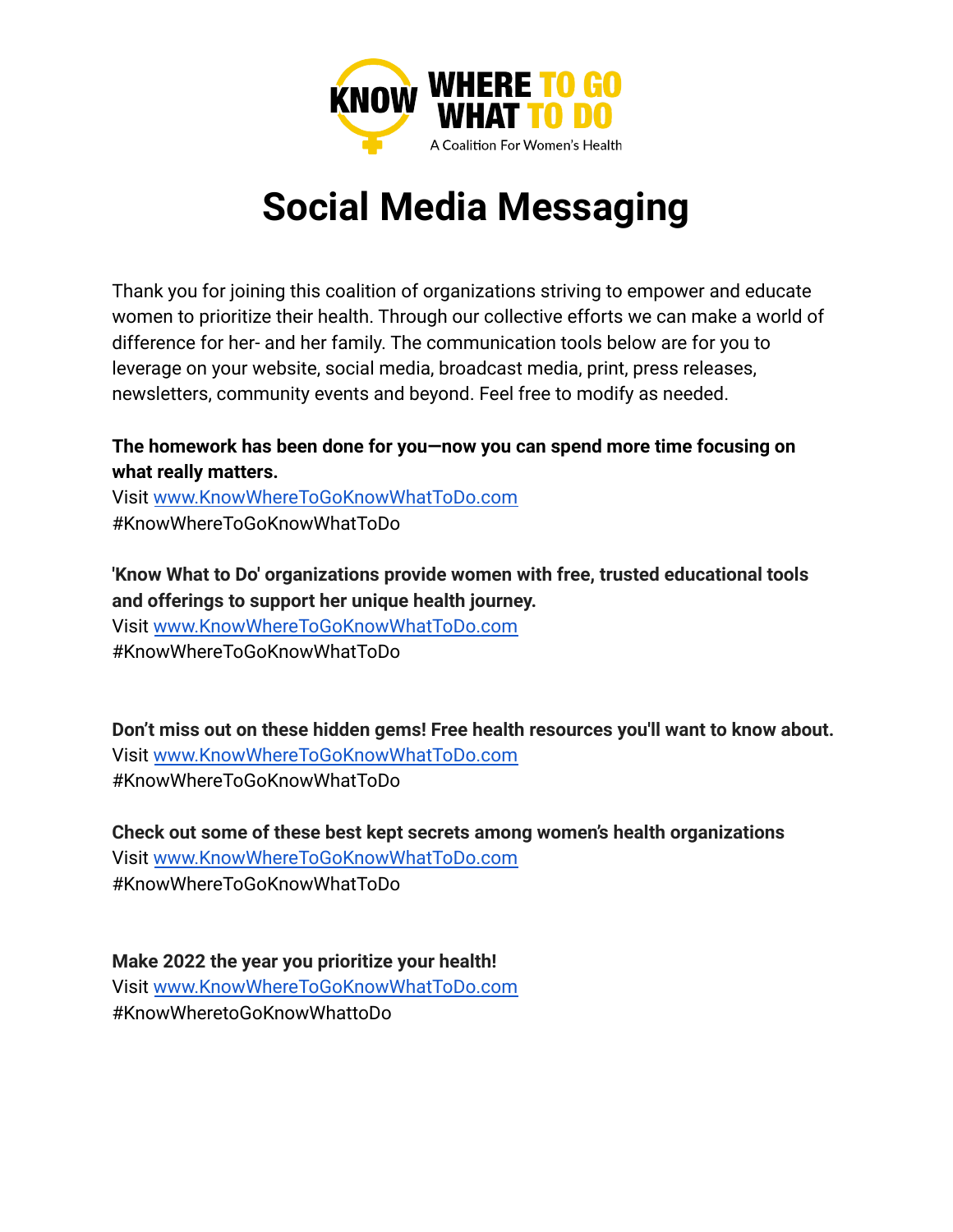

**We know how complicated it can be to navigate the many healthcare resources out there... so to simplify your life be sure you visit [www.KnowWhereToGoKnowWhatToDo.com](http://www.knowwheretogoknowwhattodo.org/) for your healthcare resources.** Visit [www.KnowWhereToGoKnowWhatToDo.com](http://www.knowwheretogoknowwhattodo.org/) #KnowWhereToGoKnowWhatToDo

**Check out "Know Where to Go, Know What to Do" to take responsibility for your well-being, understand your health, and increase your awareness of women's unique health needs** Visit [www.KnowWhereToGoKnowWhatToDo.com](http://www.knowwheretogoknowwhattodo.org/)

#KnowWhereToGoKnowWhatToDo

**Did you know 60% of women procrastinate on their health? It's time to make your health a priority!** Visit [www.KnowWhereToGoKnowWhatToDo.com](http://www.knowwheretogoknowwhattodo.org/) #KnowWhereToGoKnowWhatToDo

**Finding the most reliable and trusted health resources, education, and support can be a challenge.We can help!** Visit [www.KnowWhereToGoKnowWhatToDo.com](http://www.knowwheretogoknowwhattodo.org/) #KnowWheretoGoKnowWhattoDo

**We're on a mission to help women find the best healthcare resources.** Visit [www.KnowWhereToGoKnowWhatToDo.com](http://www.knowwheretogoknowwhattodo.org/) #KnowWhereToGoKnowWhatToDo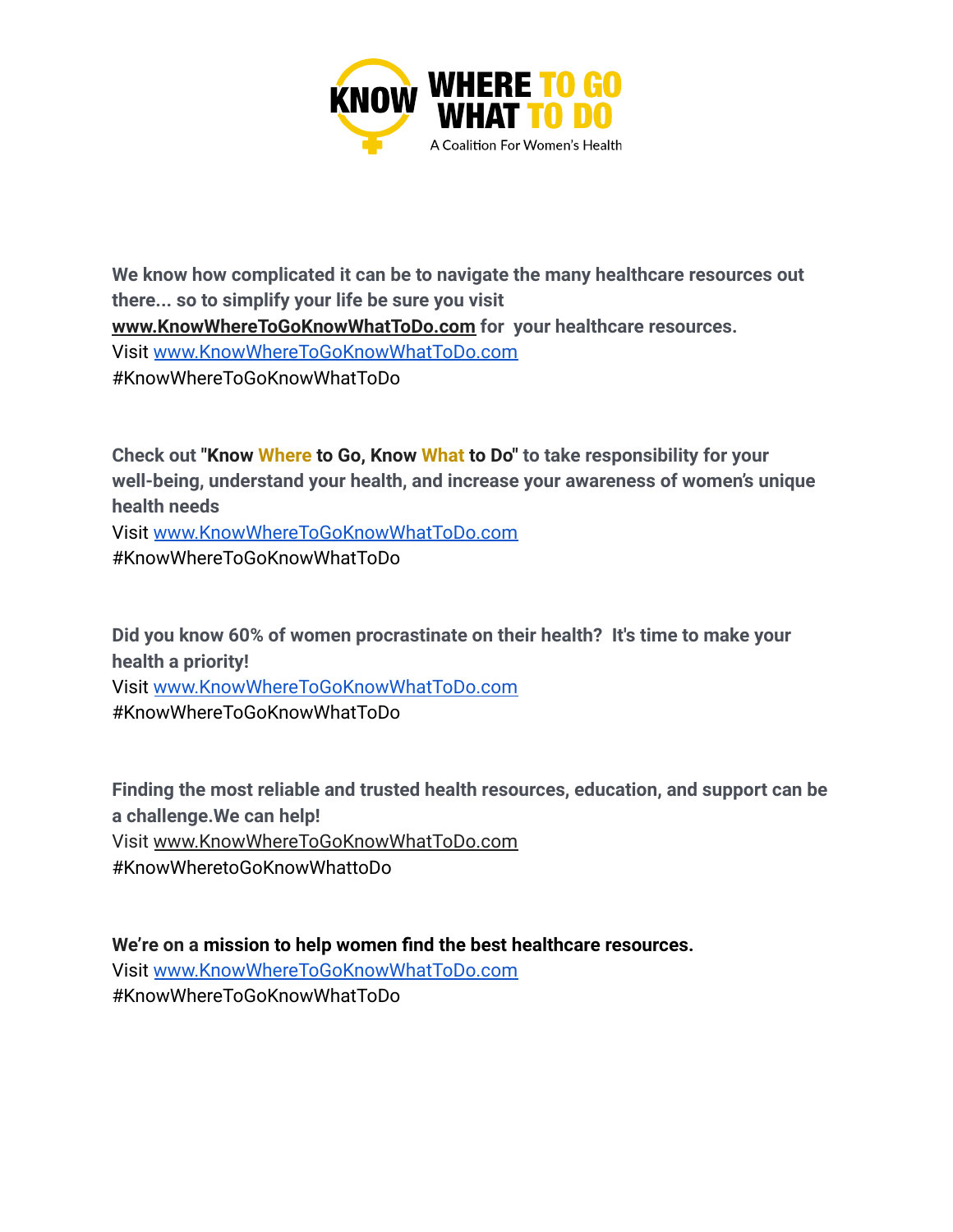

**We're on a mission to share trusted educational, financial, and emotional support for women managing an array of health issues.**

Visit [www.KnowWhereToGoKnowWhatToDo.com](http://www.knowwheretogoknowwhattodo.org/) #KnowWhereToGoKnowWhatToDo

**We're part of a powerful network of leading organizations in women's health!** Visit [www.KnowWhereToGoKnowWhatToDo.com](http://www.knowwheretogoknowwhattodo.org/) #KnowWhereToGoKnowWhatToDo

**Created just for you...and we're proud to be a supporter!** Visit [www.KnowWhereToGoKnowWhatToDo.com](http://www.knowwheretogoknowwhattodo.org/) #KnowWhereToGoKnowWhatToDo

**Finally, one place for the trusted health information you'll need...And we're there too!** Visit [www.KnowWhereToGoKnowWhatToDo.com](http://www.knowwheretogoknowwhattodo.org/) #KnowWhereToGoKnowWhatToDo

**Bookmark Alert! We're proud to support a program to help you live better. Check it out and be sure to bookmark!**

Visit [www.KnowWhereToGoKnowWhatToDo.com](http://www.knowwheretogoknowwhattodo.org/) #KnowWhereToGoKnowWhatToDo

**No more scouring the internet for answers...Check out** [www.KnowWhereToGoKnowWhatToDo.com](http://www.knowwheretogoknowwhattodo.org/) #KnowWhereToGoKnowWhatToDo

**Finally (and it's about time!) We're a proud supporter of the Know Where to Go, Know What to Do coalition.**

Visit [www.KnowWhereToGoKnowWhatToDo.com](http://www.knowwheretogoknowwhattodo.org/) #KnowWhereToGoKnowWhatToDo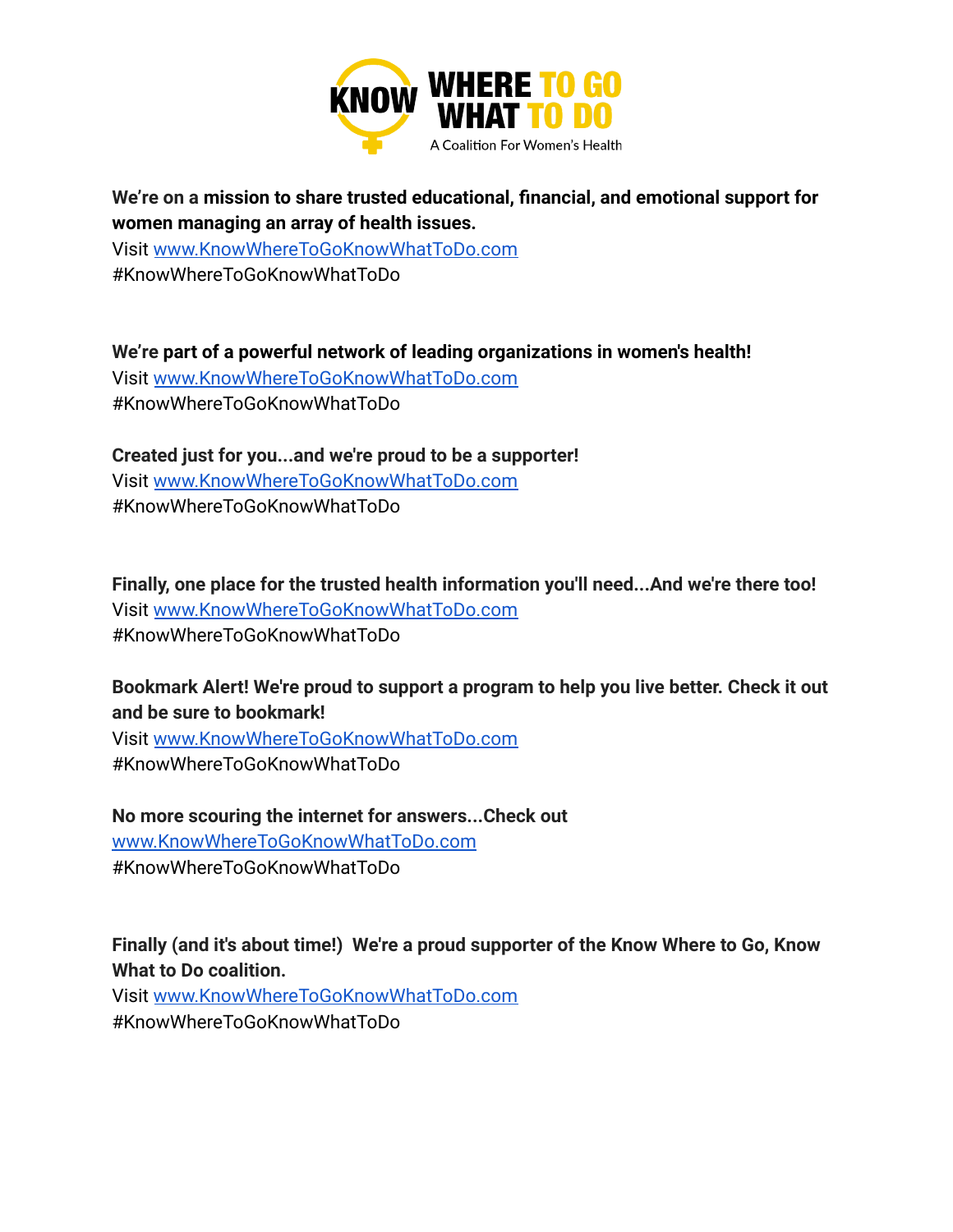

**It can be scary out there! So, we've come together to help...** Visit [www.KnowWhereToGoKnowWhatToDo.com](http://www.knowwheretogoknowwhattodo.org/) #KnowWhereToGoKnowWhatToDo

**We are a proud partner of the #KnowWhereToGoKnowWhatToDo coalition, a group of like-minded organizations striving to empower and educate women on all aspects of their health.**

Visit [www.KnowWhereToGoKnowWhatToDo.com](http://www.knowwheretogoknowwhattodo.org/) #KnowWhereToGoKnowWhatToDo

**In the spirit of coming together in unity, it's our honor to join forces with leading women's health organizations in the #KnowWheretoGoKnowWhattoDo campaign, to drive awareness for so many women's health matters.**

Visit [www.KnowWhereToGoKnowWhatToDo.com](http://www.knowwheretogoknowwhattodo.org/) #KnowWhereToGoKnowWhatToDo

**There is power in numbers. We're proud to partner with the #KnowWhereToGoKnowWhatToDo coalition, which strives to empower and educate women to prioritize their health!**

Visit [www.KnowWhereToGoKnowWhatToDo.com](http://www.knowwheretogoknowwhattodo.org/) #KnowWhereToGoKnowWhatToDo

**Be empowered with KNOWledge.** #KnowWhereToGoKnowWhatToDo Visit [www.KnowWhereToGoKnowWhatToDo.com](http://www.knowwheretogoknowwhattodo.org/) #KnowWhereToGoKnowWhatToDo

**We're aligning our efforts with the #KnowWheretoGoKnowWhattoDo coalition to help drive awareness on all women's health matters!**

Visit [www.KnowWhereToGoKnowWhatToDo.com](http://www.knowwheretogoknowwhattodo.org/) #KnowWhereToGoKnowWhatToDo